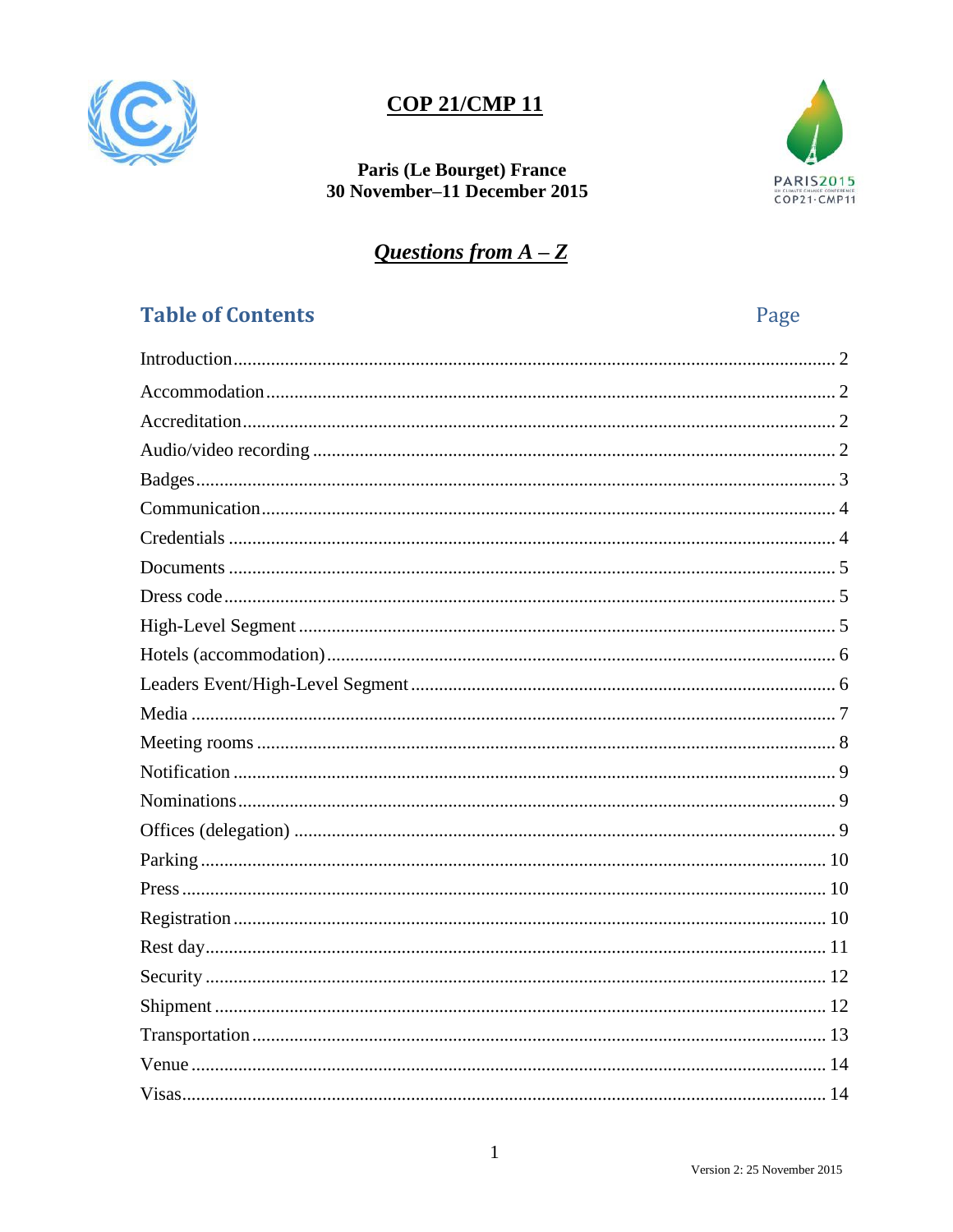## <span id="page-1-0"></span>**Introduction**

The present Q&A is a quick response to questions regarding COP 21/CMP 11. Please note that an information hub has been created where you can find more detailed information.

<span id="page-1-1"></span>*<http://newsroom.unfccc.int/cop21parisinformationhub/>*

### **Accommodation**

*Please see Hotels (Accomodation).*

<span id="page-1-2"></span>Go to [Table of Contents](#page-0-0)

# **Accreditation**

### **1. Who is allowed to attend the UNFCCC Climate Change Conference?**

In accordance with Article 7, paragraph 6 of the Convention, Parties to the Convention, United Nations organizations and duly accredited observer organizations may attend the sessions under the Convention. Consequently, the conference is not open to the public.

### **2. I am a student/writer/scientist/interested member of the public and would like to attend the sessions of the COP/CMP. Please send me a registration form or inform me how to register.**

UNFCCC conferences are not open to the public. Please convey your interest to participate in the conference in Paris through your government or to an accredited observer organization, which may be in a position to include your name as part of its delegation, if they so decided. The list of National Focal Points for climate change as well as accredited observer organizations may be found at the following link:

*[http://unfccc.int/parties\\_and\\_observers/parties/items/2352.php](http://unfccc.int/parties_and_observers/parties/items/2352.php)*

There is no registration form for the conference and all formalities regarding registration, including issuance of badges to duly nominated participants to attend the sessions of the Convention and its Kyoto Protocol, are free of charge.

<span id="page-1-3"></span> $\rightarrow$ Go to [Table of Contents](#page-0-0)

### **Use of cameras and audio/video recording**

### **3. Taking photographs?**

Photographs may be taken by participants within the United Nations designated conference venue's public areas, such as lobbies and corridors, and meeting rooms provided that such activities do not disrupt the activities or movements of participants or the security provisions of that area. In the case of professional/commercial photographers accompanying a Party or observer organization delegation, the Party or observer organization is requested to identify such person(s) on their delegation list, and provide information on the purpose of the photographic assignment. Once approved by the secretariat, the professional/ commercial photographer will be assisted by UN staff on site to complete their assignments, including an escort by UN staff or security into meeting rooms or other areas should this be requested. UNFCCC media accreditation provided for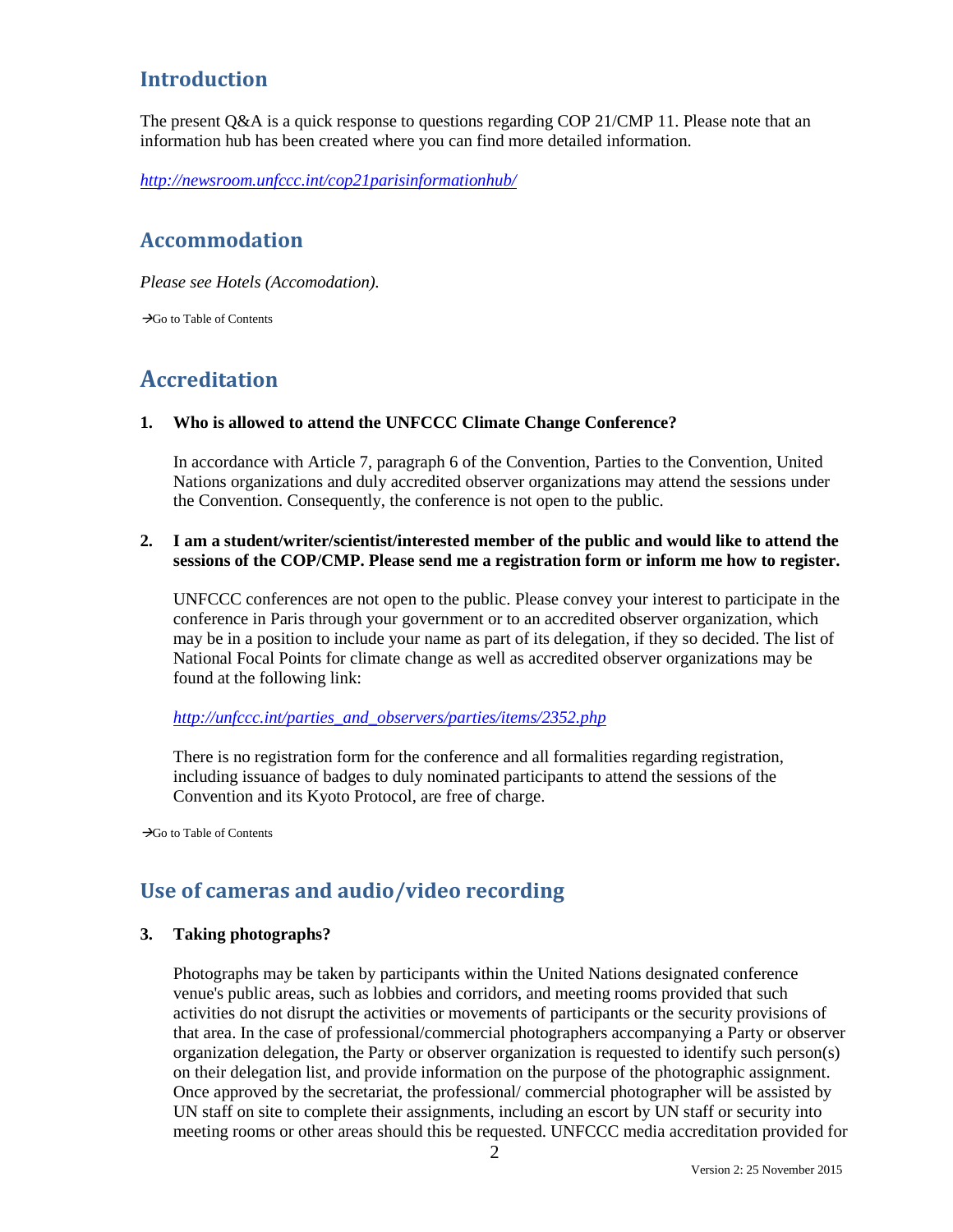professional/commercial photographers from media organizations, including any needed assistance or guidance.

*[http://unfccc.int/files/parties\\_and\\_observers/ngo/application/pdf/recording\\_at\\_unfccc\\_sessions.pdf](http://unfccc.int/files/parties_and_observers/ngo/application/pdf/recording_at_unfccc_sessions.pdf)*

### **4. Making video and audio recordings**

Participants may make video and audio recordings in public areas, such as lobbies and corridors, provided that such activities do not cause disruption to the activities or movements of other participants or security provisions for that area. Those making recordings should seek permission in advance from any persons they wish to record.

The making of audio and video recordings by Party or observer organization delegations during open and closed official meetings and in designated high-security zones is not permitted. The UNFCCC secretariat provides full recordings of all official open plenary meetings in audio format and webcast on the Internet. All webcast recordings are available on the secretariat's website.

In the case of professional/commercial audio, video or film producers and technicians accompanying a Party or an observer organization delegation, the delegation is requested to identify such person(s) on their delegation list, and provide information on the purpose of the audio, video or film production. Once approved by the secretariat, the professional/commercial photographer will be assisted on-site by UN staff to complete their assignments, including an escort by UN staff or security into meeting rooms or other areas should this be requested. UNFCCC media accreditation provides for radio and television as well as film production organizations, including any assistance or guidance needed.

*[http://unfccc.int/files/parties\\_and\\_observers/ngo/application/pdf/recording\\_at\\_unfccc\\_sessions.pdf](http://unfccc.int/files/parties_and_observers/ngo/application/pdf/recording_at_unfccc_sessions.pdf)*

### **5. What if my Head of State or Government wishes to take a personal photographer?**

There will only be a limited number of access cards for delegations to the VVIP area and also to the restricted areas of the plenary. If your Head of State or Government wishes to take a personal photographer, this photographer should hold one of the five VVIP access cards allocated to your delegation. The same applies for taking photographs in the plenary; the photographer will have to hold one of the delegation's passes from the quota.

Note that this pass will not come from the media quota of passes.

<span id="page-2-0"></span> $\rightarrow$ Go to [Table of Contents](#page-0-0)

## **Badges**

### **6. Where and when do I collect my conference badge?**

Registration and the collection of the badges will take place at the conference venue at the Paris-Le Bourget site (Parc des expositions du Bourget). Badges are compulsory for participants to gain access to the premises. They are issued only on the basis of being nominated from Parties, observer States or observer organizations. You must first register at the registration desk, which will be open from:

Sunday, 22 November to Friday, 11 December 2015.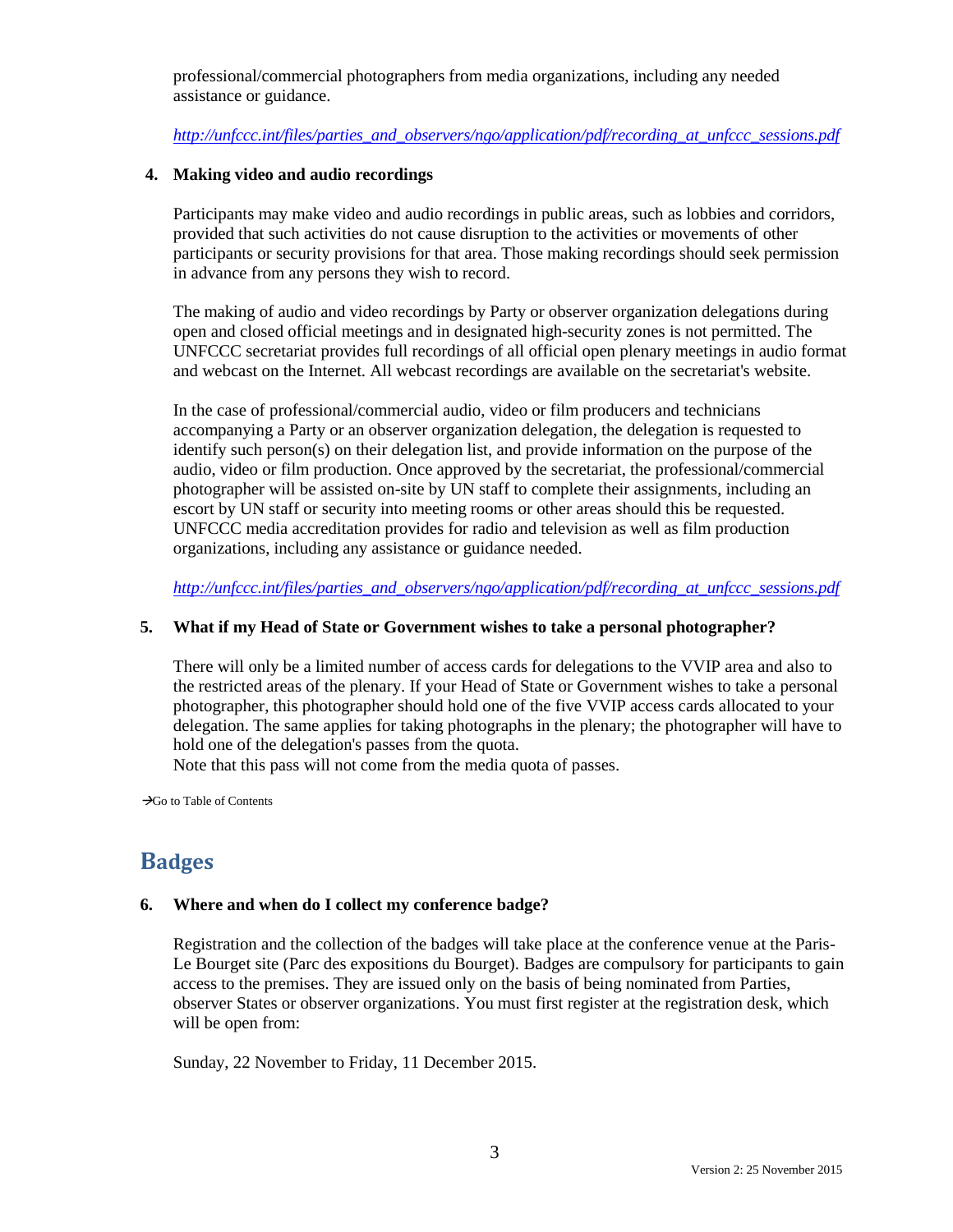*Please note the opening hours indicated in the section on registration.* A valid photo identification in addition to the acknowledgment letter generated from the online registration system must be presented to registration staff.

All participants are requested to wear their badges at all times.

<span id="page-3-0"></span> $\rightarrow$ Go to [Table of Contents](#page-0-0)

## **Communication**

### **7. Where can I get a local mobile phone?**

Mobile phones are available for purchase at the Business Centre, located close to the negotiation rooms.

<span id="page-3-1"></span> $\rightarrow$ Go to [Table of Contents](#page-0-0)

## **Credentials**

### **8. What are credentials and why are they needed?**

Each Party participating in a session shall be represented by a delegation consisting of a head of delegation and such other accredited representatives, alternate representatives and advisers as it may require. In accordance with rule 19 of the draft rules of procedure being applied (see document FCCC/CP/1996/2), the c**redentials** of representatives of Parties, as well as the names of alternate representatives and advisers, shall be submitted to the secretariat if possible not later than 24 hours after the opening of the session. Any later change in the composition of the delegation shall also be communicated to the secretariat.

**Only original credentials** written in one of the six official languages of the United Nations (Arabic, Chinese, English, French, Russian or Spanish) should be deposited during the conference with the External Relations counter, located beside the main Information Desk in the conference centre.

*[http://unfccc.int/files/parties\\_and\\_observers/notifications/application/pdf/notification\\_to\\_parties\\_](http://unfccc.int/files/parties_and_observers/notifications/application/pdf/notification_to_parties_cop21_cmp11_paris_2015_.pdf#page=13) [cop21\\_cmp11\\_paris\\_2015\\_.pdf#page=13](http://unfccc.int/files/parties_and_observers/notifications/application/pdf/notification_to_parties_cop21_cmp11_paris_2015_.pdf#page=13)*

### **9. Who should issue the credentials?**

The credentials must be issued by the Head of State or Government or by the Minister of Foreign Affairs or, in the case of a regional economic integration organization, by a competent authority of that organization. They should indicate the date and place where the instrument was issued, be signed by the competent authority and indicate the title of the signatory. In the case of a person acting ad interim as the Head of State or Government or as the Minister of Foreign Affairs, the title must indicate that the person is exercising such powers ad interim. In this respect, the secretariat will accept the following formulations: Acting President, Acting Prime Minister, Acting Minister of Foreign Affairs, President ad interim, Prime Minister ad interim and Minister of Foreign Affairs ad interim.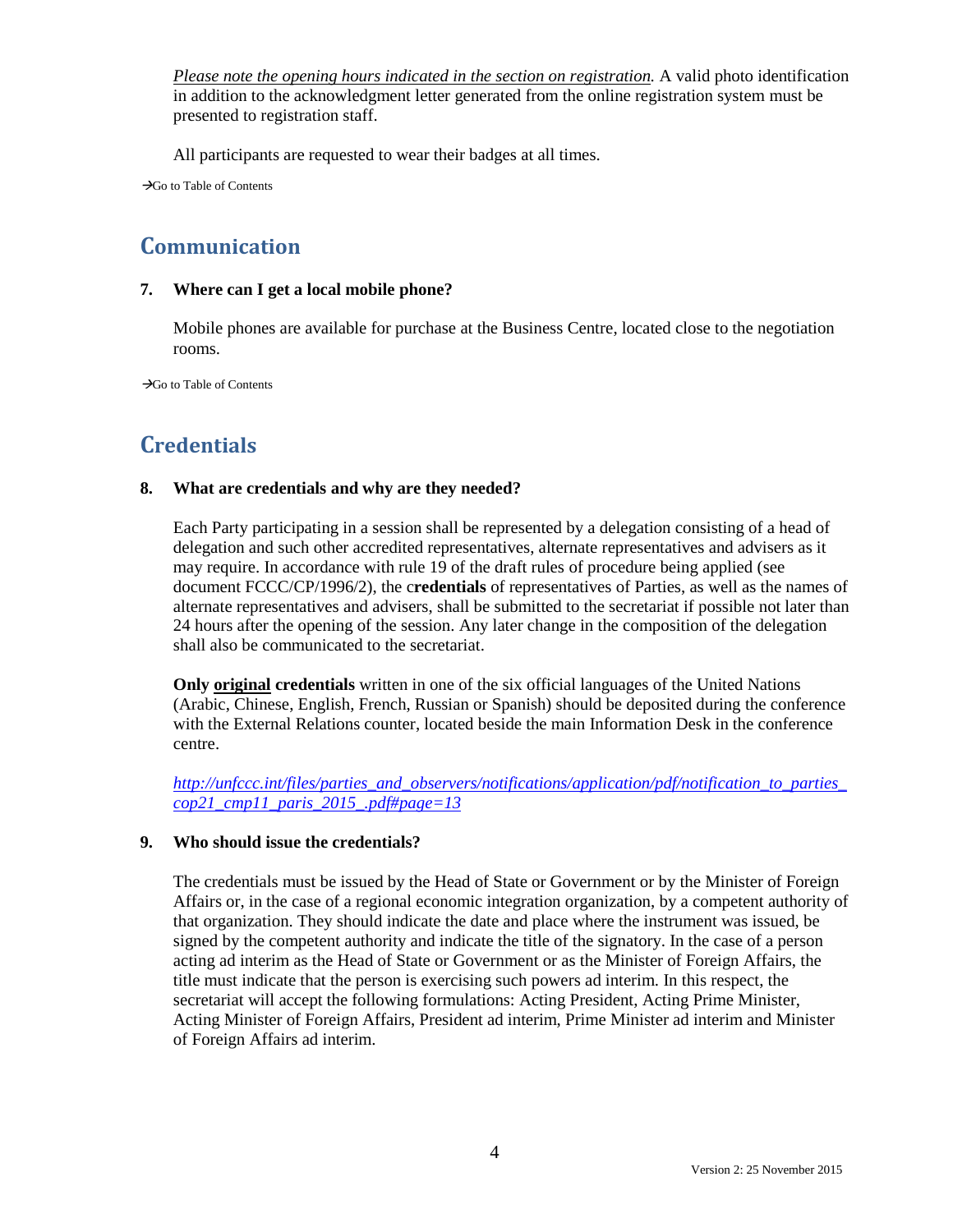### **10. Where should I deliver my delegation's credentials?**

Only one set of credentials is necessary to cover the participation of Parties to the Convention and Parties to the Kyoto Protocol in the COP and the CMP.

**Original** credentials, duly signed as indicated above, written in one of the six official languages of the United Nations (Arabic, Chinese, English, French, Russian or Spanish) should be deposited during the conference with the External Relations counter, located beside the main Information Desk in the conference centre. No other office or authority of the UNFCCC secretariat or the Host Country is designated to receive credentials. To facilitate the examination of credentials, a courtesy translation in English would be appreciated if the credentials have been executed in another language. The receipt of the document will be acknowledged by the secretariat in writing on a copy of the original. Please provide a copy of the original document for that purpose.

<span id="page-4-0"></span> $\rightarrow$ Go to [Table of Contents](#page-0-0)

# **Documents**

### **11. Where can I find the agenda and official documents for the sessions?**

The agendas for the sessions of the relevant bodies and all other documents for the conference can be found on the UNFCCC website at the following link:

*[http://unfccc.int/meetings/paris\\_nov\\_2015/meeting/8926.php](http://unfccc.int/meetings/paris_nov_2015/meeting/8926.php)*

<span id="page-4-1"></span> $\rightarrow$ Go to [Table of Contents](#page-0-0)

## **Dress code**

### **12. What is the dress code for the conference?**

There is no established dress code for the conference. However, participants should bear in mind that the temperature in Paris in November and December typically ranges from 3°C to 8°C and may wish to dress accordingly. Participants may wish to visit the following link for more information regarding the weather in Paris at the time of the conference:

*[www.weather.com](http://www.weather.com/)*

<span id="page-4-2"></span> $\rightarrow$ Go to [Table of Contents](#page-0-0)

## **High-Level Segment**

<span id="page-4-3"></span>*Please see Leaders Event/High-Level Segment*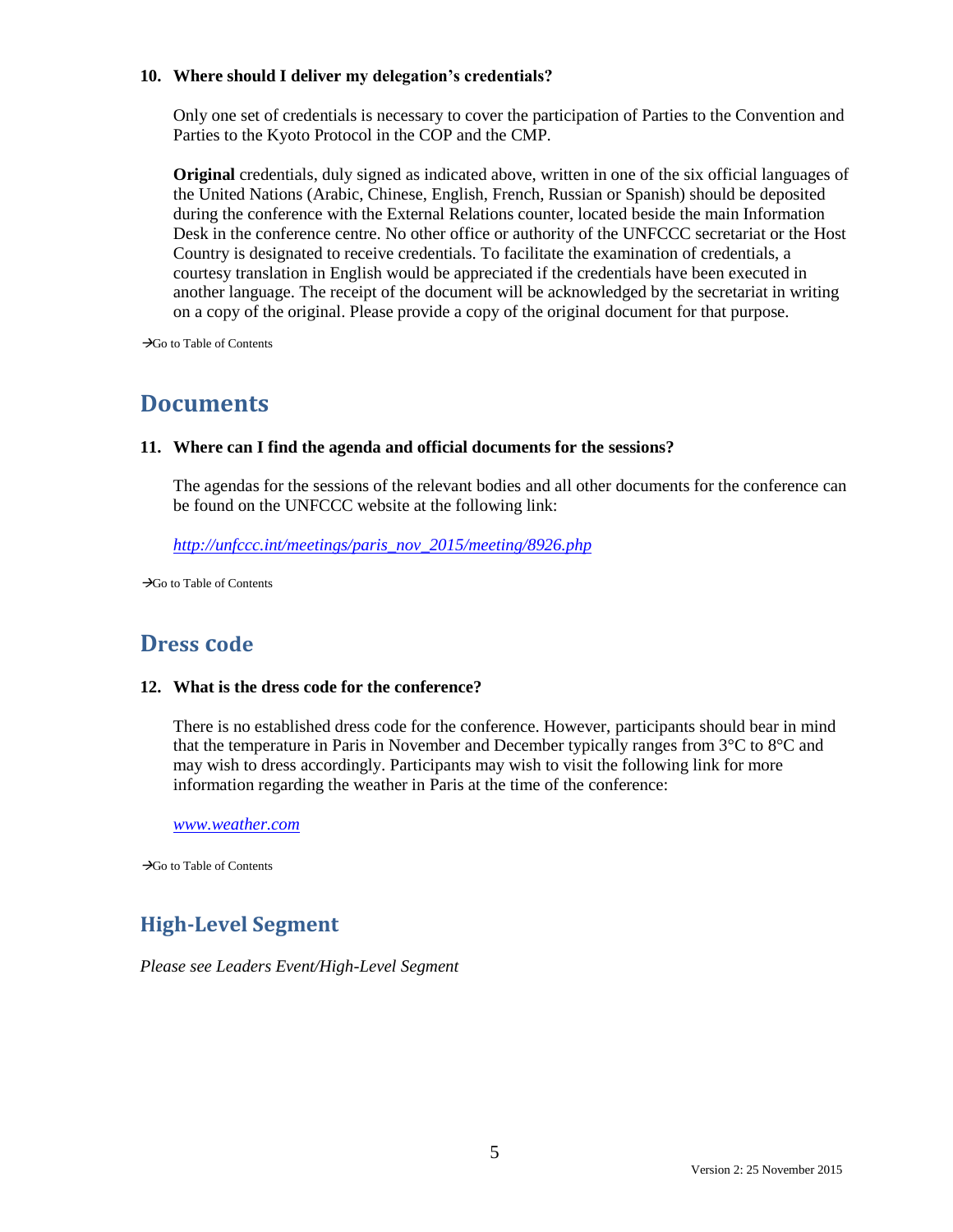## **Hotels (accommodation)**

### **13. Are there any recommended hotels for the meetings?**

The UNFCCC secretariat is not in a position to make recommendations for specific hotels. However, the link below to the host country's website offers information on hotels and available options:

*<http://www.cop21.b-network.com/Default.aspx?SortExpression=PriceFrom,%20Name>*

### **14. How do I make hotel arrangements for Paris?**

Hotel arrangements for COP 21/CMP 11 in Paris can be undertaken by the host country. Please see the link below to the web page of the host country where you can find more information:

*<http://www.cop21.b-network.com/Default.aspx?SortExpression=PriceFrom,%20Name>*

### **15. Are hotel arrangements being made for my Minister?**

The UNFCCC secretariat is not in a position to make hotel arrangements for ministers. Delegations are kindly requested to make their own arrangements or contact their diplomatic mission in Paris for assistance. The link below from the host country website provides information on accommodation:

*[http://www.cop21.b-network.com/HotelsGeographicList.aspx?TemplateGuid=ead575f6-8bc4-](http://www.cop21.b-network.com/HotelsGeographicList.aspx?TemplateGuid=ead575f6-8bc4-4240-bd2d-083a59c79ea4&PageName=Hotels+Categories+List+by+area) [4240-bd2d-083a59c79ea4&PageName=Hotels+Categories+List+by+area](http://www.cop21.b-network.com/HotelsGeographicList.aspx?TemplateGuid=ead575f6-8bc4-4240-bd2d-083a59c79ea4&PageName=Hotels+Categories+List+by+area)*

<span id="page-5-0"></span> $\rightarrow$ Go to [Table of Contents](#page-0-0)

### **Leaders Event/High-Level Segment**

### **16. What is the Leaders Event?**

In the run-up to the Paris 2015 UN climate change conference, world leaders have voiced broad support for reaching a durable and meaningful new climate change agreement. Underlining the importance of their commitment, the Government of France has invited Heads of State or Government to a Leaders Event at the opening of the conference on Monday, 30 November. This event will provide Heads of State or Government with an opportunity to make statements before the conference proceeds with its official business.

### **17. Is it possible to speak during the Leaders Event and the High-Level Segment?**

Those Parties whose Head of State or Government have spoken during the Leaders Event on Monday, 30 November, pursuant to decisions by the Bureau of the COP/CMP, are encouraged to refrain from making another national statement.

*[http://unfccc.int/files/parties\\_and\\_observers/notifications/application/pdf/message\\_to\\_parties\\_lea](http://unfccc.int/files/parties_and_observers/notifications/application/pdf/message_to_parties_leaders_event_and_hls_cop21_cmp_11_web.pdf) [ders\\_event\\_and\\_hls\\_cop21\\_cmp\\_11\\_web.pdf](http://unfccc.int/files/parties_and_observers/notifications/application/pdf/message_to_parties_leaders_event_and_hls_cop21_cmp_11_web.pdf)*

**18. How do I register my Head of State or Government for the speakers list of the Leaders Event or the High-Level Segment?**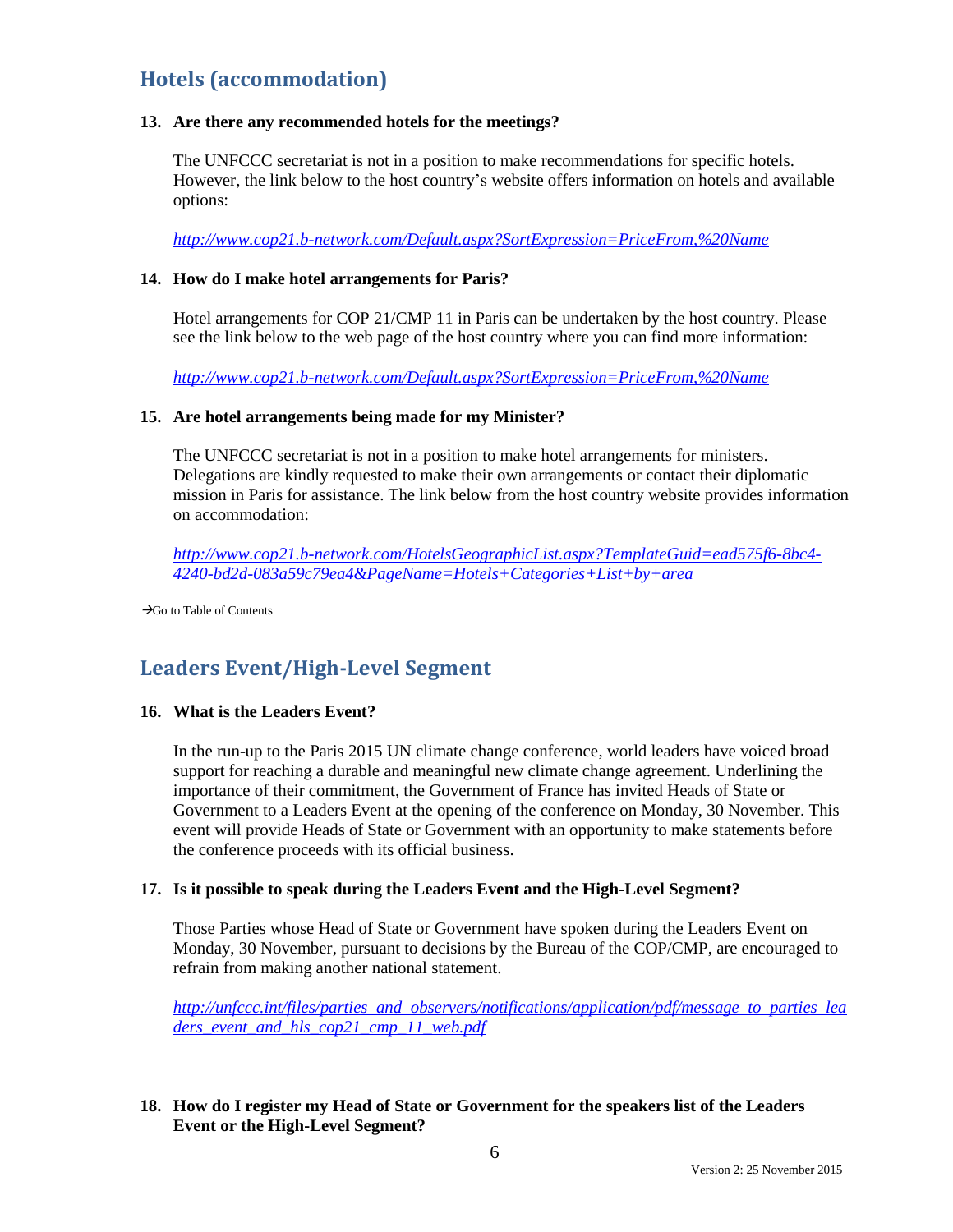Registration for inscription to deliver a statement during the Leaders Event or the High-Level Segment can be done by completing the registration form, which has been sent to the relevant focal points. The registration form may also be found at the following link:

*[http://unfccc.int/files/parties\\_and\\_observers/notifications/application/pdf/message\\_to\\_parties\\_lea](http://unfccc.int/files/parties_and_observers/notifications/application/pdf/message_to_parties_leaders_event_and_hls_cop21_cmp_11_web.pdf) [ders\\_event\\_and\\_hls\\_cop21\\_cmp\\_11\\_web.pdf](http://unfccc.int/files/parties_and_observers/notifications/application/pdf/message_to_parties_leaders_event_and_hls_cop21_cmp_11_web.pdf)*

An additional Message to Parties on high-level events, including the Leaders Event on 30 November 2015 and the respective protocol arrangements, was issued by the secretariat to the relevant focal points.

### **19. When does the High-Level Segment start?**

The High-Level Segment is scheduled to start on Monday, 7 December 2015. National statements by representatives of Parties to the UNFCCC and on behalf of groups of Parties will be heard on Monday, 7 December. Furthermore a Leader's Event is planned for the opening of the conference on Monday, 30 November.

*[http://unfccc.int/files/parties\\_and\\_observers/notifications/application/pdf/message\\_to\\_parties\\_lea](http://unfccc.int/files/parties_and_observers/notifications/application/pdf/message_to_parties_leaders_event_and_hls_cop21_cmp_11_web.pdf) [ders\\_event\\_and\\_hls\\_cop21\\_cmp\\_11\\_web.pdf](http://unfccc.int/files/parties_and_observers/notifications/application/pdf/message_to_parties_leaders_event_and_hls_cop21_cmp_11_web.pdf)*

<span id="page-6-0"></span>Go to [Table of Contents](#page-0-0)

### **Media**

#### **20. How can I obtain media accreditation?**

Media accreditation for UNFCCC conferences is strictly reserved for members of the press (print, photo, radio, TV, film, news agencies and online media) who represent a bona fide media organization, which means being formally registered as a media organization in a country recognized by the United Nations General Assembly.

Due to unprecedented demand for media accreditation, the deadline for applications was brought forward to 9 November 2015 and the system is now closed. Please be advised that official government press and/or press accompanying ministers or Heads of State or Government should be registered with the delegation.

No double registration (e.g. as press and delegate, or as press and NGO) is allowed.

The registration contact person for press and media is Ms. Carrie Assheuer at *[press@unfccc.int.](mailto:press@unfccc.int)*

#### **21. Where is the Media Centre located and do I need a special badge to gain access?**

The Media Centre is located in Hall 5. In order to gain access to the Media Centre, you will need the conference badge received at registration. Badges may be collected at the registration desk in the conference venue. Please consult the registration section for information on the opening dates and times of registration.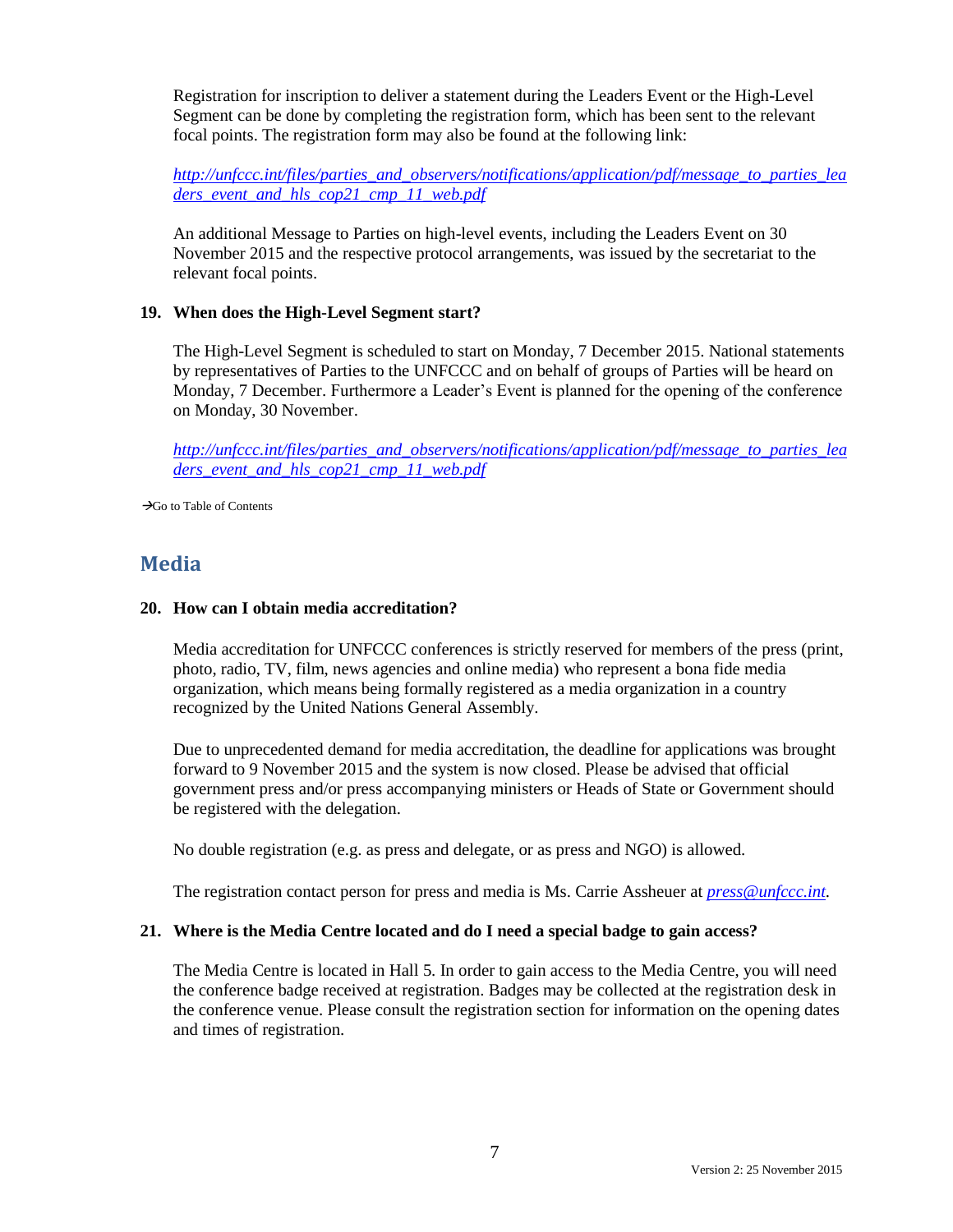### **22. Will there be a media information desk?**

The Media Information Desk will be located in the Media Centre in Hall 5. The staff will be happy to address queries from the media and will also make media advisories and other materials available to accredited members of the press.

### **23. How do I book a press conference room?**

To book a press conference room, please complete the [press conference request form,](http://unfccc.int/files/press/application/vnd.openxmlformats-officedocument.wordprocessingml.document/20152402_press_conference_request_form.docx) which can be downloaded from the following link: *<http://unfccc.int/press/items/4862.php>*

After completion please send the form to the [UNFCCC Press Office](mailto:pressconf@unfccc.int) at *[press@unfccc.int](mailto:press@unfccc.int)*. Press conferences may be requested up until the final day of the conference and there is no cost for use of a press conference room.

### **24. How do I go about organizing a press conference?**

The UNFCCC secretariat's Media and Communications Team will be available to provide information and respond to queries and interview requests. They may be contacted through the Media Information Desk or by e-mail at *press@unfccc.int*.

Only registered government representatives and [admitted observer organizations](http://maindb.unfccc.int/public/ngo.pl) may hold a press conference. In addition, the UNFCCC secretariat regularly briefs the press throughout the conference. All requests will be allocated on a first-come, first-served basis with close alternatives being offered should the time slot be already reserved. First priority is given to Parties and the UNFCCC secretariat.

Normal press conference services are provided between the hours of 9 a.m. and 8 p.m. (subject to change in exceptional circumstances). Same-day requests must be received at least an hour before the requested time. Same-day press conferences to be held after 6 p.m. must be booked by 5 p.m. Each press conference is limited to a maximum duration of 30 minutes. The time limit will be strictly enforced.

Please note that attendance at a press conference is limited to accredited media registered for the conference. Access is also granted to the UNFCCC communications team plus a limited number of staff from the delegation/organization holding the press conference.

### **25. To whom should I communicate the name of my delegation's media contact (spokesperson)?**

The UNFCCC secretariat has a dedicated e-mail account for this purpose. Please send the contact details of your delegation's media contact to the secretariat's media team at *[mediainfo@unfccc.int.](mailto:mediainfo@unfccc.int)* An official notification will be sent to all delegates to request the contact details of the delegation's media contact (spokesperson) between 9 and 13 November.

<span id="page-7-0"></span> $\rightarrow$ Go to [Table of Contents](#page-0-0)

### **Meeting rooms**

#### **26. How do I reserve a meeting room and are there any costs involved?**

Depending on availability, meeting rooms may be booked for closed meetings, every day from 8 a.m. to 7 p.m.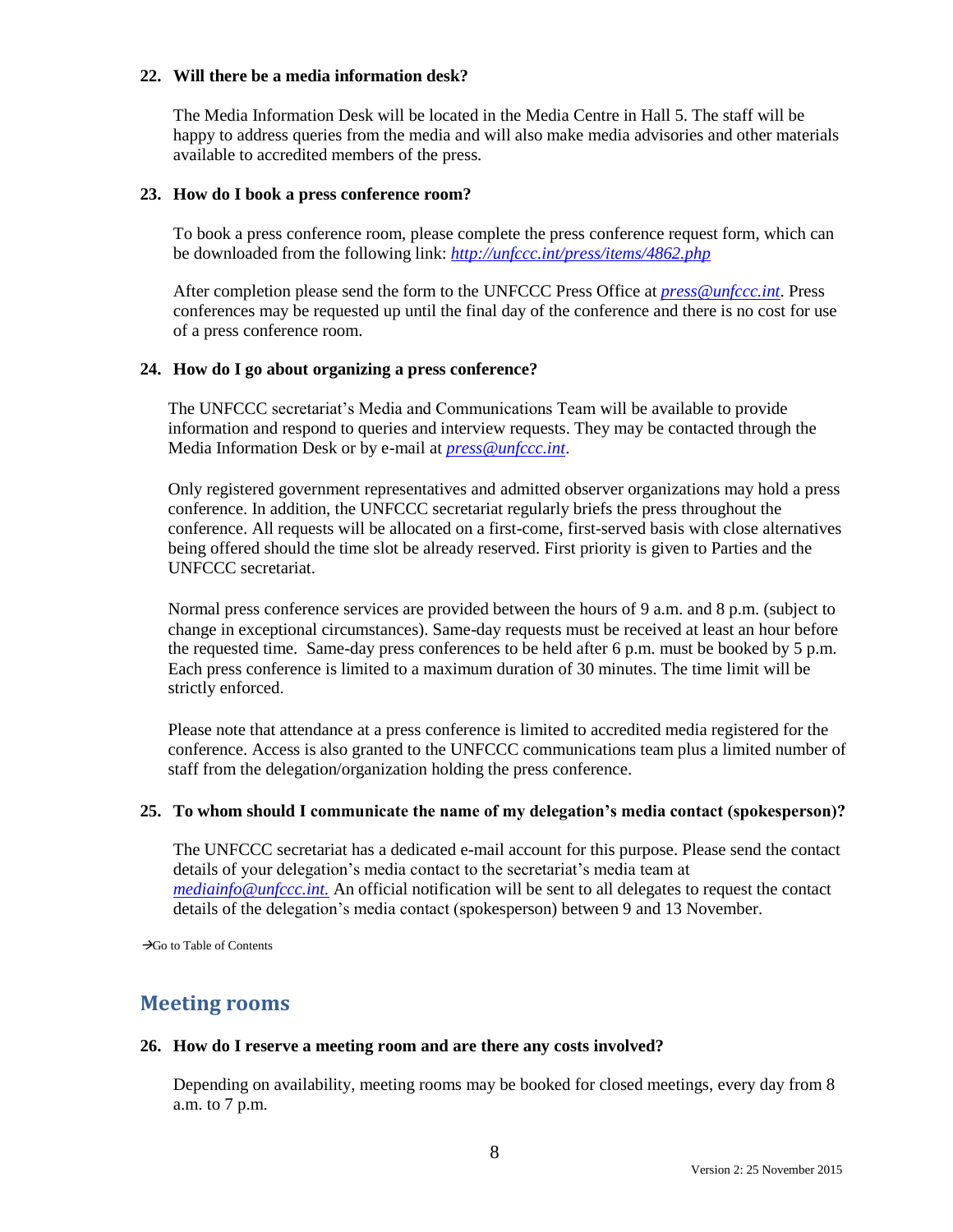Until 29 November 2015, requests for meeting rooms may be sent via e-mail. However, as priority will be given to meetings related to the negotiations, you will only receive a confirmation/response near to the starting date of the conference.

As of Monday, 30 November 2015 (the official start of the conference), the meeting room assignment (MRA) request form will no longer be accepted via e-mail. From that date on, forms may only be handed in at the Information Desk and MRA Counter, in hard copy only. The location of the MRA Counter will be announced in due course. The MRA request form may be downloaded from the UNFCCC website at the following link:

*[http://unfccc.int/meetings/paris\\_nov\\_2015/meeting/8926/php/view/logistics.php#logistics6](http://unfccc.int/meetings/paris_nov_2015/meeting/8926/php/view/logistics.php#logistics6)*

Please send the completed form as an e-mail attachment to *[meetingrequest@unfccc.int](mailto:meetingrequest@unfccc.int)*. There is no charge for booking a meeting room.

<span id="page-8-0"></span> $\rightarrow$ Go to [Table of Contents](#page-0-0)

### **Notification**

### **27. Where can I find the official notification for COP 21/CMP 11?**

The official Notification to Parties for the opening of the conference was sent on 1 October 2015. It is also posted on the UNFCCC website at the following link:

*[http://unfccc.int/files/parties\\_and\\_observers/notifications/application/pdf/notification\\_to\\_parties\\_](http://unfccc.int/files/parties_and_observers/notifications/application/pdf/notification_to_parties_cop21_cmp11_paris_2015_.pdf) [cop21\\_cmp11\\_paris\\_2015\\_.pdf](http://unfccc.int/files/parties_and_observers/notifications/application/pdf/notification_to_parties_cop21_cmp11_paris_2015_.pdf)*

<span id="page-8-1"></span>Go to [Table of Contents](#page-0-0)

## **Nominations**

#### **28. Is there a limit on the number of persons from each delegation?**

For Parties and observer States to the Convention and its Kyoto Protocol and United Nations organizations, the delegation is determined by the respective Government/Party or organization.

For NGOs and IGOs, the limit for each organization is determined by the number of observer organizations and the number of participants nominated for these organizations taking into consideration the capacity of the premises, the services available and the safety and security of the participants. The participation is managed by an online system.

<span id="page-8-2"></span> $\rightarrow$ Go to [Table of Contents](#page-0-0)

## **Offices (delegation)**

#### **29. How can I make arrangements to book an office for my delegation?**

For enquiries on booking delegation offices on a commercial basis inside the conference centre, including space for pavilions, please send an e-mail to *[espacecommercial@cop21.gouv.fr](mailto:espacecommercial@cop21.gouv.fr)*.

 $\rightarrow$ Go to [Table of Contents](#page-0-0)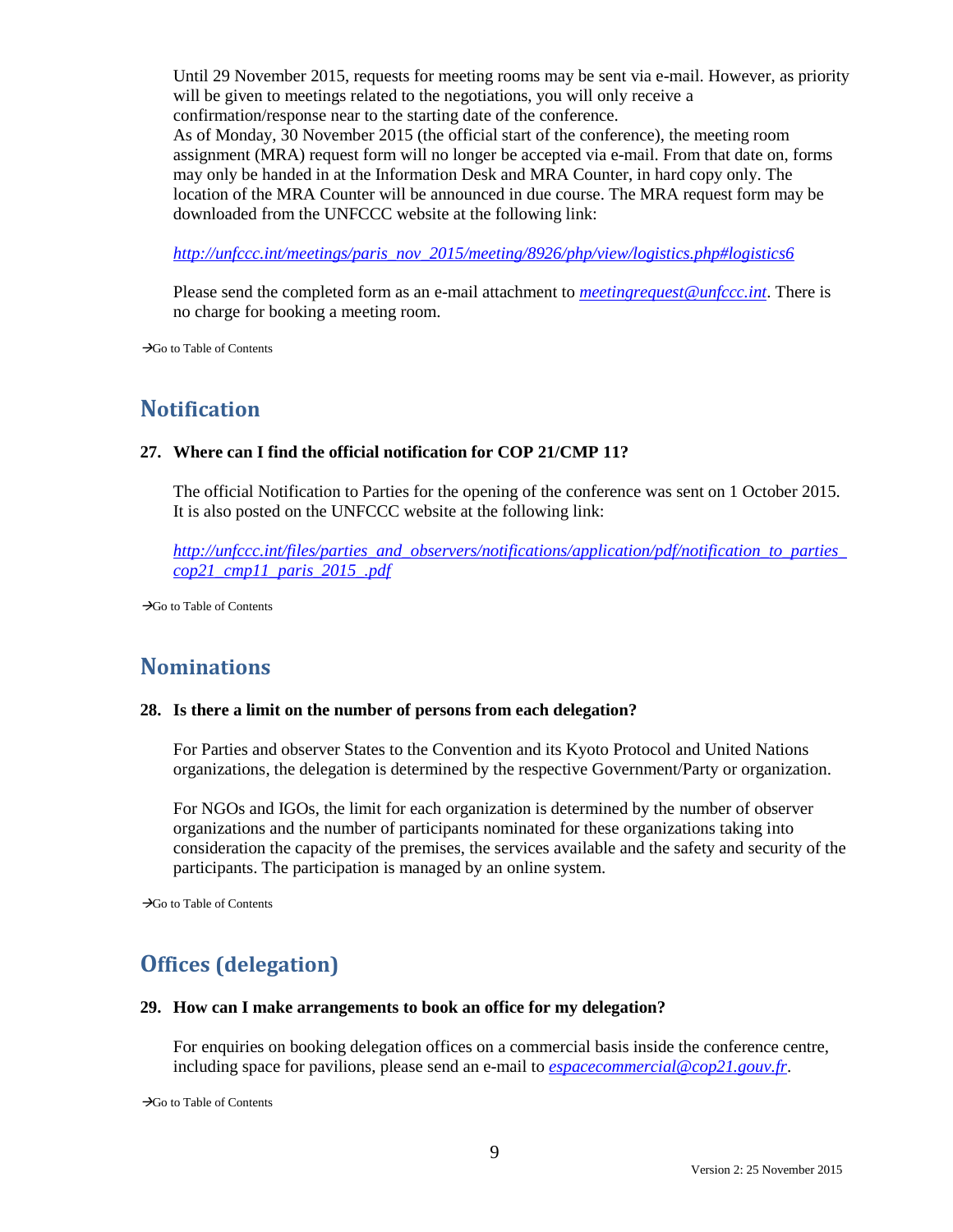# <span id="page-9-0"></span>**Parking**

### **30. I will be driving to the conference venue on a daily basis. Will there be dedicated parking available and, if so, what will it cost?**

Free parking will be available within working distance from the entrance of the conference centre. The specific location will be made available on a venue map in due course.

<span id="page-9-1"></span> $\rightarrow$ Go to [Table of Contents](#page-0-0)

### **Press**

*Please see Media*

<span id="page-9-2"></span> $\rightarrow$ Go to [Table of Contents](#page-0-0)

## **Registration**

### **31. How do I register for the conference and how much does it cost?**

In accordance with Article 7, paragraph 6 of the Convention, Parties to the Convention, United Nations organizations and duly accredited observer organizations may attend the sessions of the Convention. Consequently, the conference is not open to the public. All formalities regarding registration, including issuance of badges to duly nominated participants to attend the sessions of the Convention and its Kyoto Protocol, are free of charge.

Parties, NGOs and IGOs are required to register for the conference using the online registration system. The online registration system is the only official channel through which to nominate participants for the sessions. The secretariat does not accept nominations by any other method such as e-mail, letter or fax.

### **32. Is online registration open for Parties?**

Online registration is already open for Parties and observer States, as per the notification sent on 2 July 2015:

*[http://unfccc.int/files/parties\\_and\\_observers/notifications/application/pdf/information\\_note\\_to\\_pa](http://unfccc.int/files/parties_and_observers/notifications/application/pdf/information_note_to_parties_registration_and_access_cop21_cmp11.pdf) [rties\\_registration\\_and\\_access\\_cop21\\_cmp11.pdf](http://unfccc.int/files/parties_and_observers/notifications/application/pdf/information_note_to_parties_registration_and_access_cop21_cmp11.pdf)*

Please refer to the online registration link: *https://onlinereg.unfccc.int/*

### **33. Is online registration open for NGOs and IGOs?**

Online registration for NGOs and IGOs was opened on 23 January 2015 and closed on 22 June 2015. The online registration for NGOs and IGOs to confirm their nominations is currently open. Confirmation closes on 26 November 2015, as per the notification sent on 23 January 2015 (first page):

*[http://unfccc.int/files/parties\\_and\\_observers/notifications/application/pdf/information\\_note\\_to\\_ng](http://unfccc.int/files/parties_and_observers/notifications/application/pdf/information_note_to_ngos_and_igos_opening_of_ors_cop21_cmp_11.pdf) [os\\_and\\_igos\\_opening\\_of\\_ors\\_cop21\\_cmp\\_11.pdf](http://unfccc.int/files/parties_and_observers/notifications/application/pdf/information_note_to_ngos_and_igos_opening_of_ors_cop21_cmp_11.pdf)*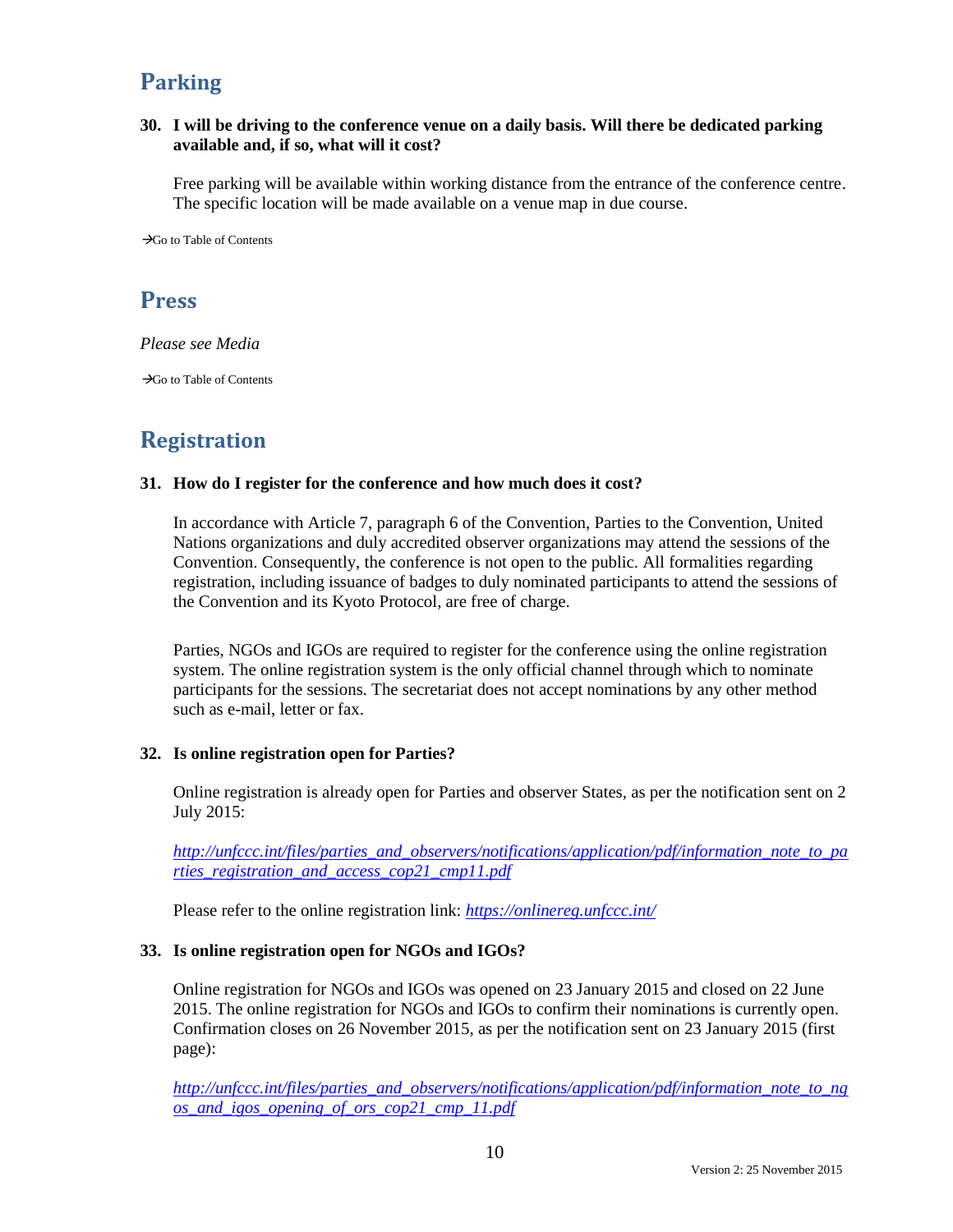Please refer to the online registration link: *https://onlinereg.unfccc.int/*

### **34. Is there a deadline for registration?**

For admitted IGOs and NGOs, the nomination deadline was closed on 22 June 2015. The online registration for NGOs and IGOs to confirm their nominations is currently open. Confirmation closes on 26 November 2015, as per the notification sent on 23 January 2015 (first page):

*[http://unfccc.int/files/parties\\_and\\_observers/notifications/application/pdf/information\\_note\\_to\\_ng](http://unfccc.int/files/parties_and_observers/notifications/application/pdf/information_note_to_ngos_and_igos_opening_of_ors_cop21_cmp_11.pdf) [os\\_and\\_igos\\_opening\\_of\\_ors\\_cop21\\_cmp\\_11.pdf](http://unfccc.int/files/parties_and_observers/notifications/application/pdf/information_note_to_ngos_and_igos_opening_of_ors_cop21_cmp_11.pdf)*

The confirmed representatives will be registered by the secretariat to attend.

For Parties, observer States and specialized agencies, registration is open until the end of the conference.

Online registration: *<https://onlinereg.unfccc.int/>*

### **35. What are the dates and times for badge issuance at the Registration Counter?**

Badge issuance **for Parties** will be open from:

Sunday, 22 November to Friday, 27 November 2015, from 8 a.m. to 9 p.m. Saturday, 28 November to Friday, 11 December 2015, from 8 a.m. to 8 p.m.

Badge issuance **for NGOs and IGOs** will be open from:

Sunday, 22 November to Friday, 27 November 2015, from 8 a.m. to 9 p.m. Saturday, 28 November to Sunday, 29 November 2015, from 8 a.m. to 8 p.m.

### **Monday, 30 November, from 1.00 p.m. until 8.00 p.m.**

### **Registration counter is closed to IGOs and NGOs in the morning hours of Monday, 30 November.**

Tuesday, 1 December, to Friday, 11 December 2015, from 8 a.m. to 8 p.m.

To avoid delays, it is highly recommended that you issuance your badge as soon as possible and before Saturday, 28 November 2015.

<span id="page-10-0"></span> $\rightarrow$ Go to [Table of Contents](#page-0-0)

### **Rest day**

#### **36. Is there an official rest day?**

Further information on a possible rest day will be posted on the UNFCCC website in due course.

 $\rightarrow$ Go to [Table of Contents](#page-0-0)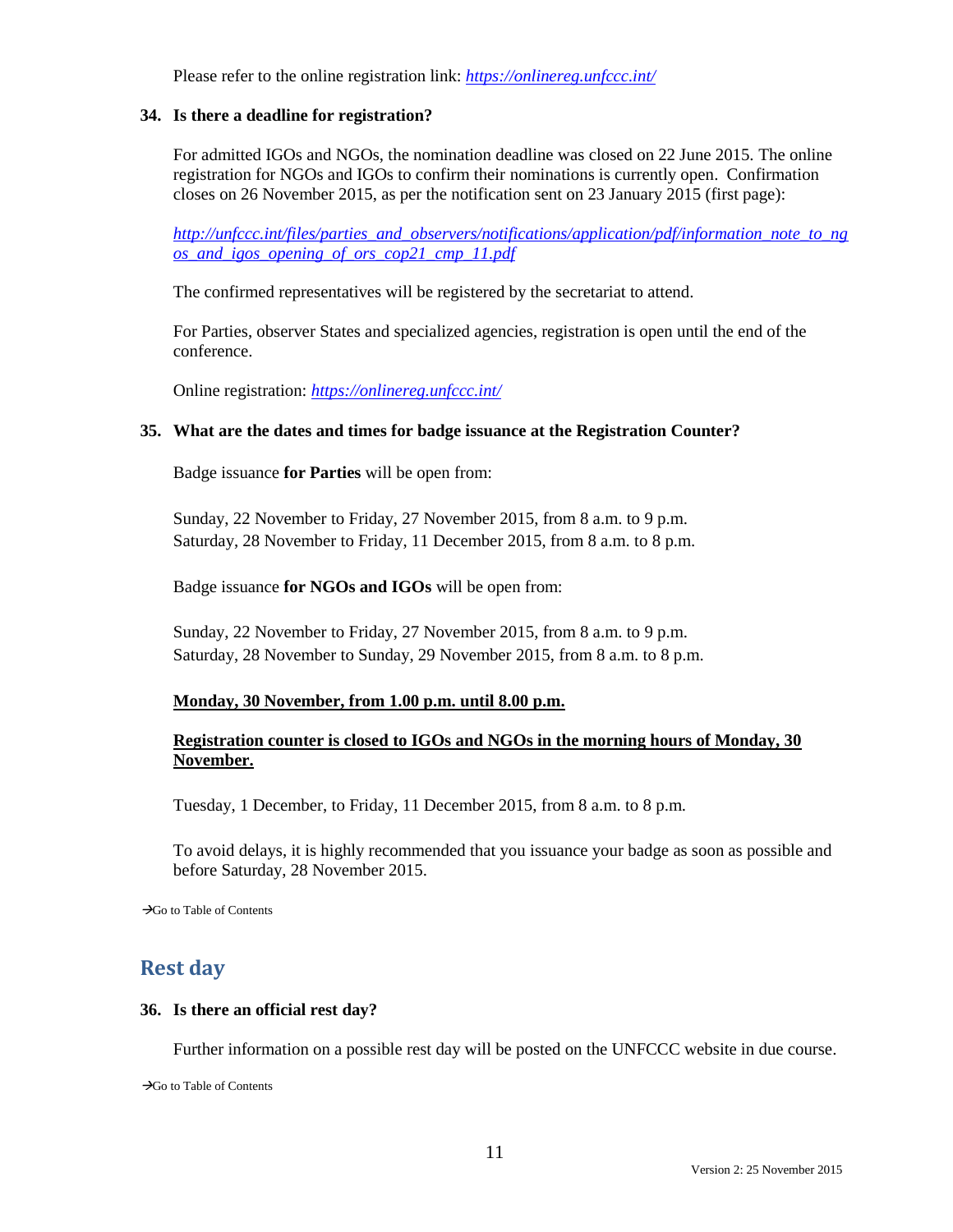## <span id="page-11-0"></span>**Security**

### **37. How is security for the conference managed?**

The conference venue will be under the authority of the United Nations. Access to the conference venue will be controlled by the United Nations Department of Safety and Security. They work in close collaboration with the host country national and local security and ensure the safety of participants in the conference venue.

Security checks will take place at the entrance. The carrying of the following items in particular will be prohibited: sharp objects (knives, scissors, etc.), explosive or flammable substances (flammable aerosols, combustible materials, etc.) and all liquids, regardless of volume, nature and container.

For any questions regarding security, please contact UNFCCC Security directly at *[security](mailto:security-unfccc@unfccc.int)[unfccc@unfccc.int](mailto:security-unfccc@unfccc.int)*. This e-mail address will only be monitored from 23 November onwards. Emails received before that date will be answered thereafter.

*Please be informed that any security personnel from your delegation need to be registered via the online registration system to secure quick and easy access to the conference venue.*

### **38. Are there any security concerns that should be taken into account when visiting France and Le Bourget?**

French security forces will be operating and in charge of security throughout Paris at locations such as the airport and hotels and on the routes between the airport, hotels and the external perimeters of the conference venue.

Travellers should be alert to the risk of petty crime, which may include pickpocketing and street scams, and should exercise caution while transiting in public areas as well as when using ATM machines or money exchange tellers.

### **39. How can I get security clearance to Le Bourget for an authorized country delegation vehicle?**

*Please see Transportation*

<span id="page-11-1"></span> $\rightarrow$ Go to [Table of Contents](#page-0-0)

## **Shipment**

### **40. I will need to ship brochures, documents etc. to the conference. What is the procedure for shipment consignments?**

The shipment service for the conference will operate from 2 November to 11 December 2015. The Organization of the COP21 shall not be held accountable for any packages shipped before 2 November 2015.

Ensure that your label lists the single destination address as follows:

COP21/ Garonor Bâtiment 22 – Cellule M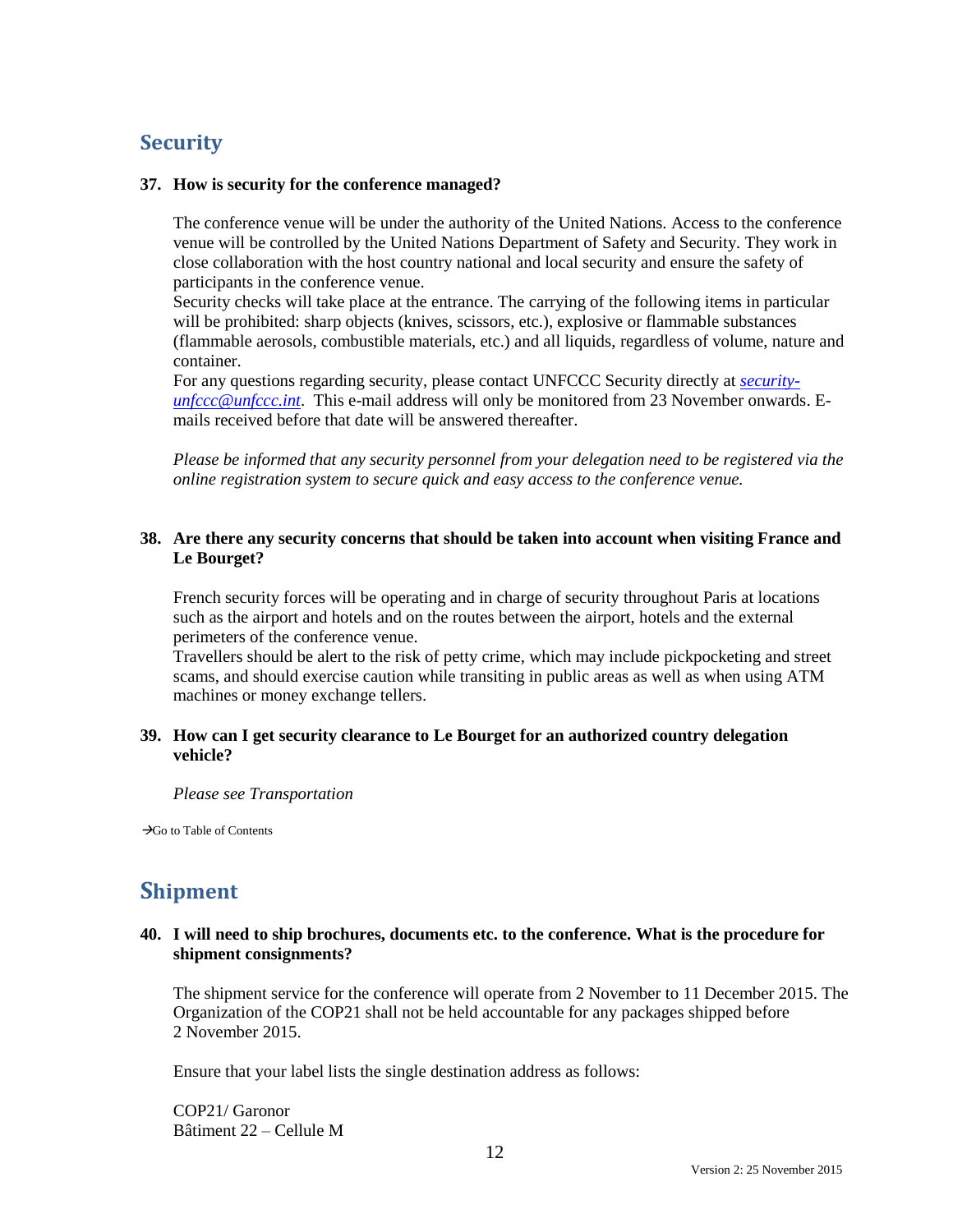Avenue Anatole Sigonneau 93150 Le Blanc Mesnil – France

FOR DELEGATIONS The mandatory labels are available on your online account, «your file» section.

### FOR SIDE EVENTS AND EXHIBITS

Shipping labels will be sent to the official organizers through their accounts in the Side Events and Exhibits Online System (SEORS)

### Only correctly-labelled and correctly-packaged parcels will be picked up for transfer to the depots.

In support of the sustainability efforts to reduce the carbon footprint of the conference and minimize wastage of resources related to it, the total cumulative weight of your shipments may not exceed 150kg. Further information on shipments are available on:

*[http://unfccc.int/files/meetings/paris\\_nov\\_2015/application/pdf/guide\\_shipment\\_cop21\\_en.pdf](http://unfccc.int/files/meetings/paris_nov_2015/application/pdf/guide_shipment_cop21_en.pdf)*

<span id="page-12-0"></span> $\rightarrow$ Go to [Table of Contents](#page-0-0)

## **Transportation**

### **41. Will there be official shuttle buses or free public transport for conference participants?**

The host country will provide free public transport for all registered conference participants holding a conference badge. All information regarding transportation can be found at the link *<http://www.cop21.gouv.fr/en/faq>* under "How does one get to the Paris-Le Bourget site?"

#### **42. Are there recommended taxis for participants to use?**

To travel from other parts of Paris to Le Bourget, participants are strongly advised to use public transport serving the site. All information regarding transportation can be found at the link *<http://www.cop21.gouv.fr/en/faq>* under "How does one get to the Paris-Le Bourget site?"

### **43. Will taxis be able to drive directly to the conference venue?**

There will be a designated drop-off area for taxis within walking distance of the entrance of the conference centre.

### **44. Will transportation be provided by the UNFCCC secretariat or the French Government for Ministers?**

There will be no transportation provided for Ministers by the UNFCCC secretariat or the host country. Delegations should make transportation arrangements for their Ministers, or contact their diplomatic mission in Paris to assist with such arrangements.

### **45. How do I register the car of my Minister/delegation/embassy to have access to the conference venue?**

Ministers' cars will be able to access the conference venue through a dedicated entrance. The Minister must be in the car in order for the car to be allowed access.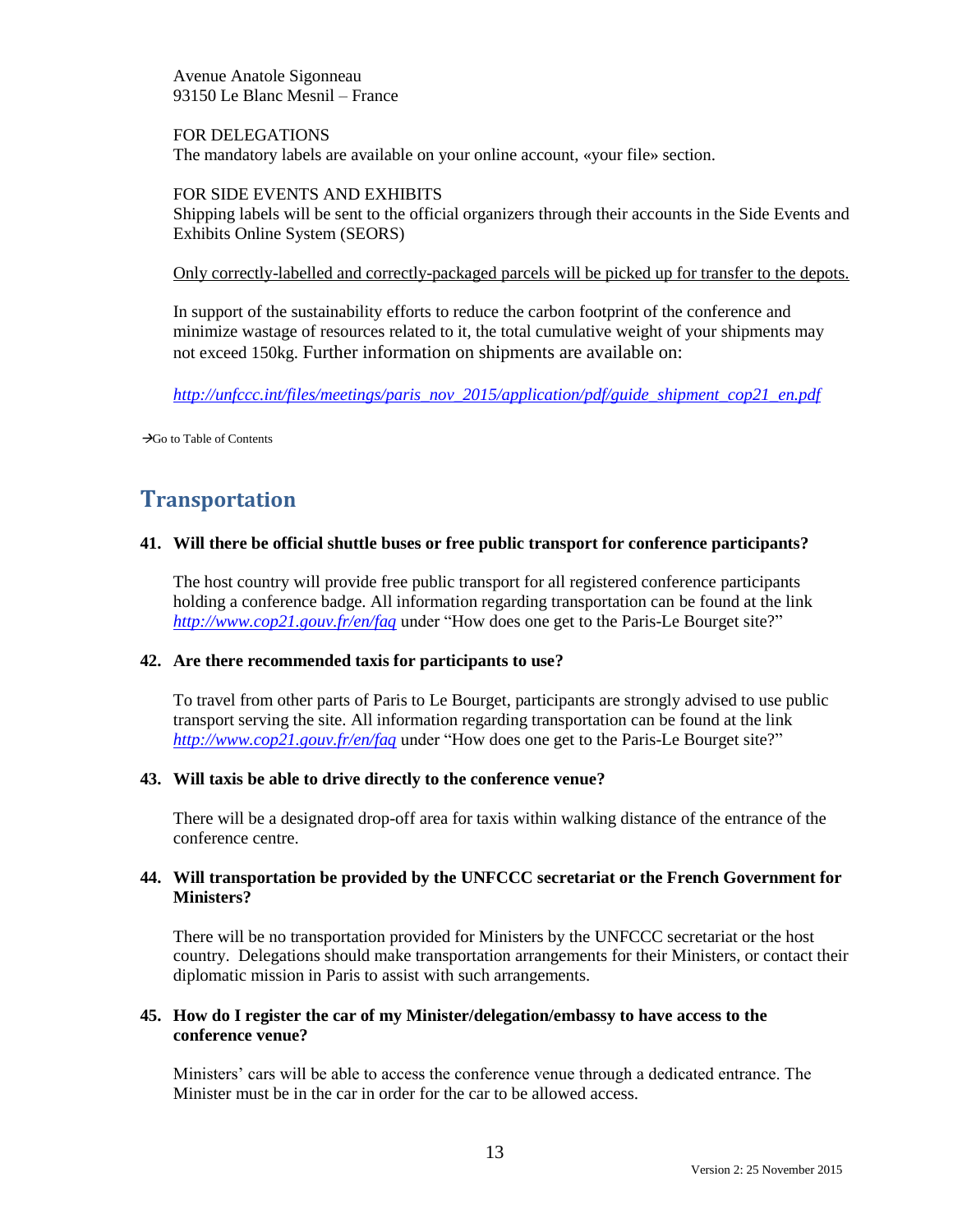Ambassador's car will be able to access the conference venue. In addition, one extra vehicle is allowed which should contain no more than seven seats.

Modalities concerning the application for and issuance of decals for these cars will be provided in due course.

Only vehicles fitted with a decal will be allowed access to the VIP/Ministerial parking area adjacent to the Blue Zone (UN security area). Decals for the VIP/Ministerial parking area will only be issued to vehicles transporting Ministers. **These are the only vehicles that will be allowed to access the VIP/Ministerial parking area.**

<span id="page-13-0"></span> $\rightarrow$ Go to [Table of Contents](#page-0-0)

### **Venue**

### **46. Where will the conference be held?**

COP 21/CMP 11 will take place at the Paris-Le Bourget site (Parc des expositions du Bourget).

*Parc des expositions du Bourget Place Charles Lindbergh 93350 Le Bourget France*

#### **47. Is there a map or any information on the conference venue?**

At this point, there is no map of the conference venue. However, the host country has a dedicated website showing information on the conference venue. Please consult the following link:

*<http://www.cop21.gouv.fr/en/pratical-arrangements/paris-le-bourget-site>*

#### **48. Where can I find information about the city of Paris?**

Information about Paris can be found at the following links:

*<http://www.paris.fr/> <http://www.parisinfo.com/> <http://www.tourisme93.com/> <http://www.iledefrance.fr/>*

#### **49. Will there be vegetarian food available at the venue?**

A variety of food options, including vegetarian, will be available throughout the conference venue.

<span id="page-13-1"></span> $\rightarrow$ Go to [Table of Contents](#page-0-0)

### **Visas**

### **50. How do I get a visa for France?**